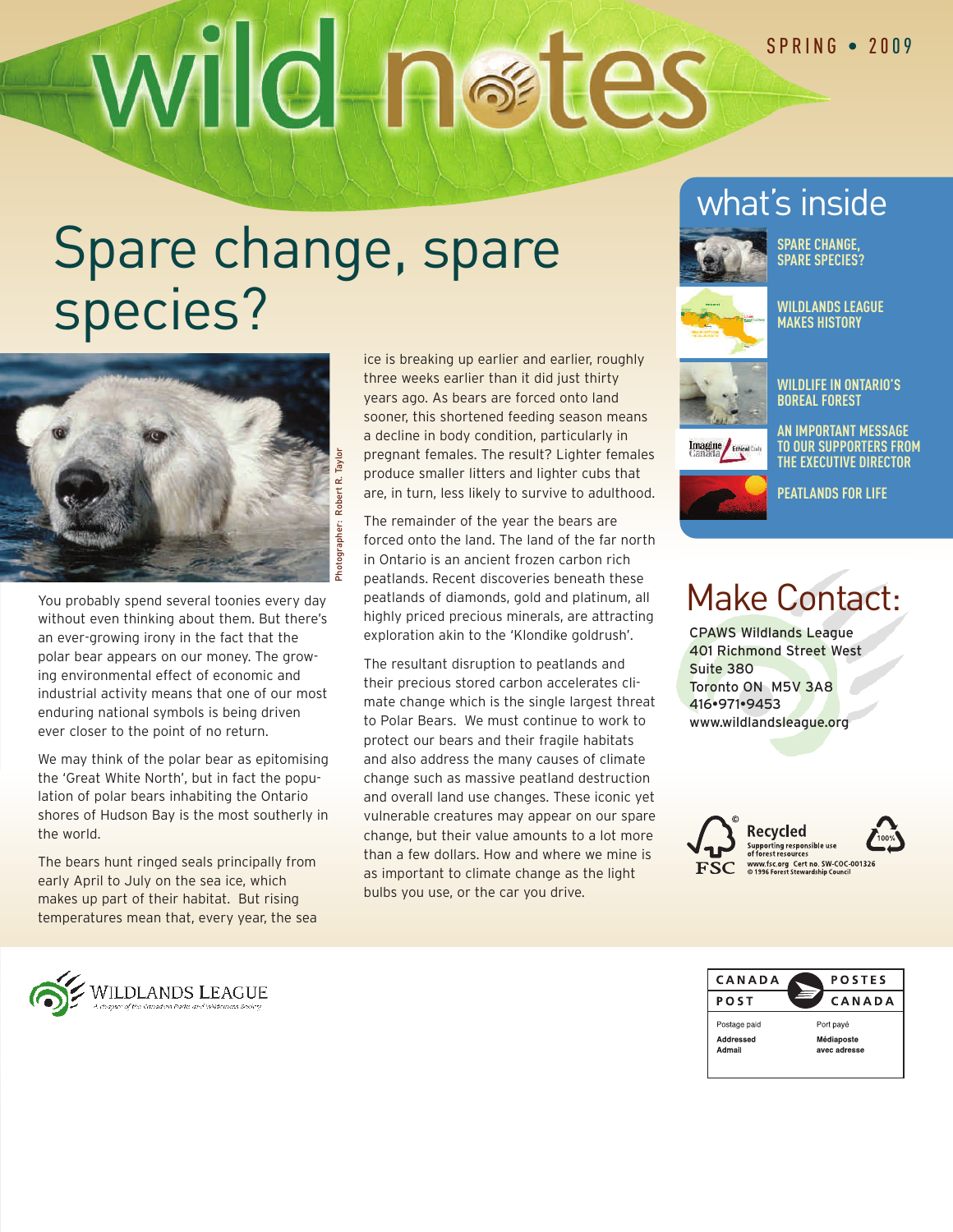# Wildlands League makes history

Climate change is the greatest global environmental threat. Human interference with the natural carbon cycle is the cause; combustion of fossil fuels and conversion of terrestrial carbon the culprits.

The Boreal Forest is one of three<sup>1</sup> of the last great forests left on the planet. It is an air purifier and water filter. As we move into a

carbon constrained future, forests and peatlands become increasingly important to keep intact. They sequester carbon and mitigate the effects of climate change.

Mining, forestry, hydro development and the supporting road infrastructure are already converting Ontario's vast north. Industrial fragmentation and conversion of the boreal forest and peatlands accelerates the threat from climate change.

To date, jurisdictions around the globe have ignored protection of terrestrial carbon as part of their climate change strategy.

That is, until now.

After almost a decade of work by Wildlands League, on July 14, 2008 Ontario's Premier, Dalton McGuinty, announced the permanent protection of more than 22.5 million hectares of Canada's Boreal Forest – one of the largest conservation commitments in history.

## Scale of Area to Be Protected

• 22.5 million hectares; 87,000 square miles; 225,000 square kilometers

• Ontario's Northern Boreal region is 43 per cent of Ontario's land mass; more than half of this would be protected in an interconnected network of conservation lands.

- Ontario's new protected area will be larger than 40 of the 50 U.S. states, including New York, Florida, and Washington State.
- Larger than 60% of the world's nations and almost as large as the United Kingdom or twice the size of England



## Carbon in the Boreal

• Forests store about 50% of Earth's terrestrial C (1 trillion tonnes)

–Boreal forest is the largest storehouse (23%)

• Forests and peat lands in the Far North store about 97 billion tonnes of carbon dioxide



1 Forests once covered roughly half of the Earth's land mass. Now, significant forests remain only in the Amazon, Russia and Canada. Canada has responsibility for 25% of the world's remaining intact forest, and Ontario has responsibility for 15% of that. Together with Manitoba, Ontario's northern forests constitute the largest proportion of Canada's remaining Boreal Forest.

## continued next page ...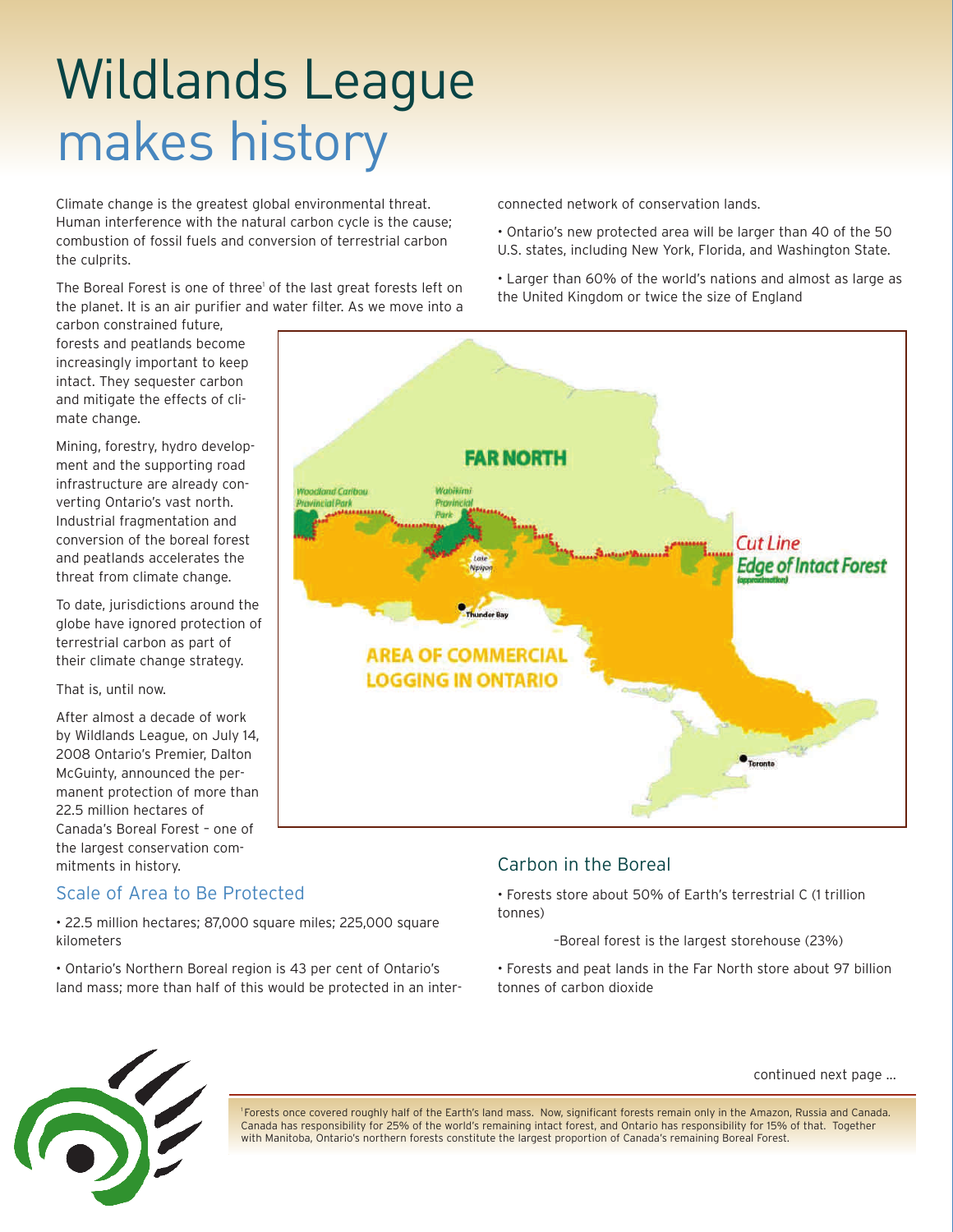### Wildlife in Ontario's Boreal Forest

• Extinction rates increase as the number of stresses for wildlife increases. Scientists recognize that if we ensure large, connected, natural habitats in the Boreal Forest, we may help limit extinctions; wildlife will have a better chance of avoiding extinction if they don't also face habitat loss and fragmentation.

### Ontario's Boreal Forest is Home to Aboriginal Communities

- It is home to 24,000 people living in 36 communities.
- Communities retain strong ties to the land and traditional food gathering and other land-use activities remain important
- Most communities are not accessible by road



## Getting The Science Right

Fifteen hundred Scientists concerned about the Boreal sent this in a letter to the Premier:

We thank you for your bold and visionary commitment to the world's future in your recent announcement to protect 225,000 square kilometers of Ontario's still intact Boreal Forest. As scientists who have had the opportunity to carry out research and engage with policy makers around the world, it has been rare that we have been witness to conservation actions of truly historic proportions….

We are among more than 1,500 scientists from around the world who last year sent a letter to Canadian government leaders pointing out the

global importance of the Boreal as one of the last large undeveloped and wild forest ecosystems left on earth.

Courtesy of the International Boreal Conservation Campaign (IBCC)

and the Canadian Boreal Initiative (CBI)

### Next Steps

Far North legislation is expected this spring. The legislation needs to enshrine the key elements of the Premier's announcement in law. AND also expected this spring is a substantive revision to the century old Mining Act. Wildlands League has been working almost as long on changes to this Act. A new mining act should mean that mining activities no longer prejudice land use planning

across the Far North and it should return the destiny of FNs lands to the people who live there. Finally, how the new Green Energy Act is implemented could have significant impact to the Far North and possible destruction of peatlands.

Wildlands League is working on all three pieces of legislation and more information can be found on our website and in the next issue of this paper.

Photographer: Robert R. Taylor